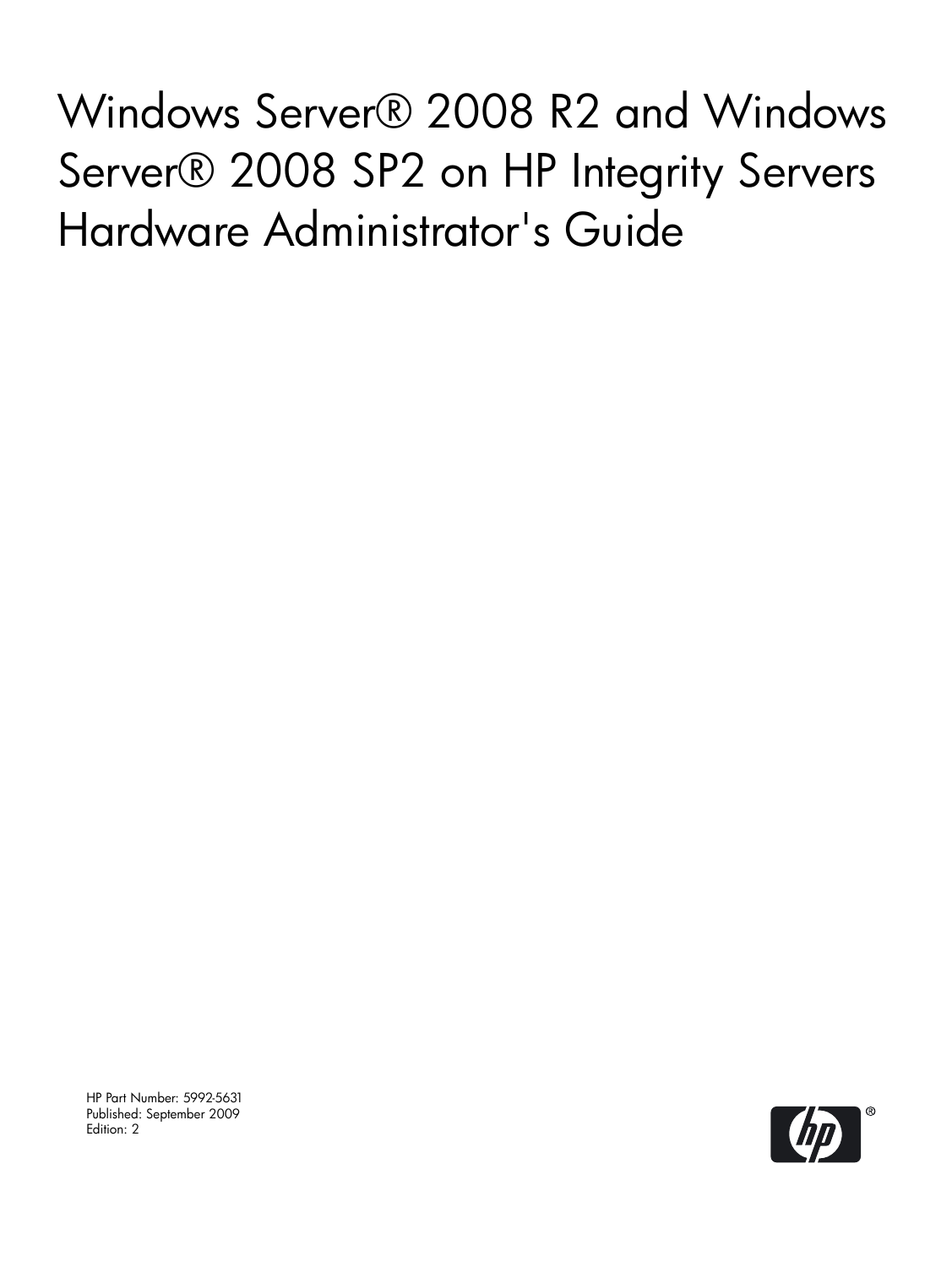© Copyright 2009 Hewlett-Packard Development Company, L.P.

#### Legal Notices

Confidential computer software. Valid license from HP required for possession, use or copying. Consistent with FAR 12.211 and 12.212, Commercial Computer Software, Computer Software Documentation, and Technical Data for Commercial Items are licensed to the U.S. Government under vendor's standard commercial license.

The information contained herein is subject to change without notice. The only warranties for HP products and services are set forth in the express warranty statements accompanying such products and services. Nothing herein should be construed as constituting an additional warranty. HP shall not be liable for technical or editorial errors or omissions contained herein

Microsoft and Windows Server are trademarks of the Microsoft group of companies. Intel and Itanium are registered trademarks of Intel Corporation or its subsidiaries in the United States and other countries.

Printed in the US

#### **EFI Application Toolkit License**

Copyright © 1998-2007 Intel Corporation Redistribution and use in source and binary forms, with or without modification, are permitted provided that the following conditions are met: Redistributions of source code must retain the above copyright notice, this list of conditions and the following disclaimer. Redistributions in binary form mustreproduce the above copyright notice, this list of conditions and the following disclaimer in the documentation and/or other materials provided with the distribution. THIS SOFTWARE IS PROVIDED ``AS IS'' AND ANY EXPRESS OR IMPLIED WARRANTIES, INCLUDING, BUT NOT LIMITED TO, THE IMPLIED WARRANTIES OF MERCHANTABILITY AND FITNESS FOR A PARTICULAR PURPOSE ARE DISCLAIMED. IN NO EVENT SHALL INTEL BE LIABLE FOR ANY DIRECT, INDIRECT, INCIDENTAL, SPECIAL, EXEMPLARY, OR CONSEQUENTIAL DAMAGES (INCLUDING, BUT NOT LIMITED TO, PROCUREMENT OF SUBSTITUTE GOODS OR SERVICES; LOSS OF USE, DATA, OR PROFITS; OR BUSINESS INTERRUPTION) HOWEVER CAUSED AND ON ANY THEORY OF LIABILITY, WHETHER IN CONTRACT, STRICT LIABILITY, OR TORT (INCLUDING NEGLIGENCE OR OTHERWISE) ARISING IN ANY WAY OUT OF THE USE OF THIS SOFTWARE, EVEN IF ADVISED OF THE POSSIBILITY OF SUCH DAMAGE. THE EFI SPECIFICATION AND ALL OTHER INFORMATION ON THIS WEB SITE ARE PROVIDED "AS IS" WITH NO WARRANTIES, AND ARE SUBJECT TO CHANGE WITHOUT NOTICE. You may not reverse-assemble, reverse-compile, or otherwise reverse-engineer any software provided solely in binary form. The foregoing license terms may be superseded or supplemented by additional specific license terms found in the file headers of files in the EFI Application Toolkit.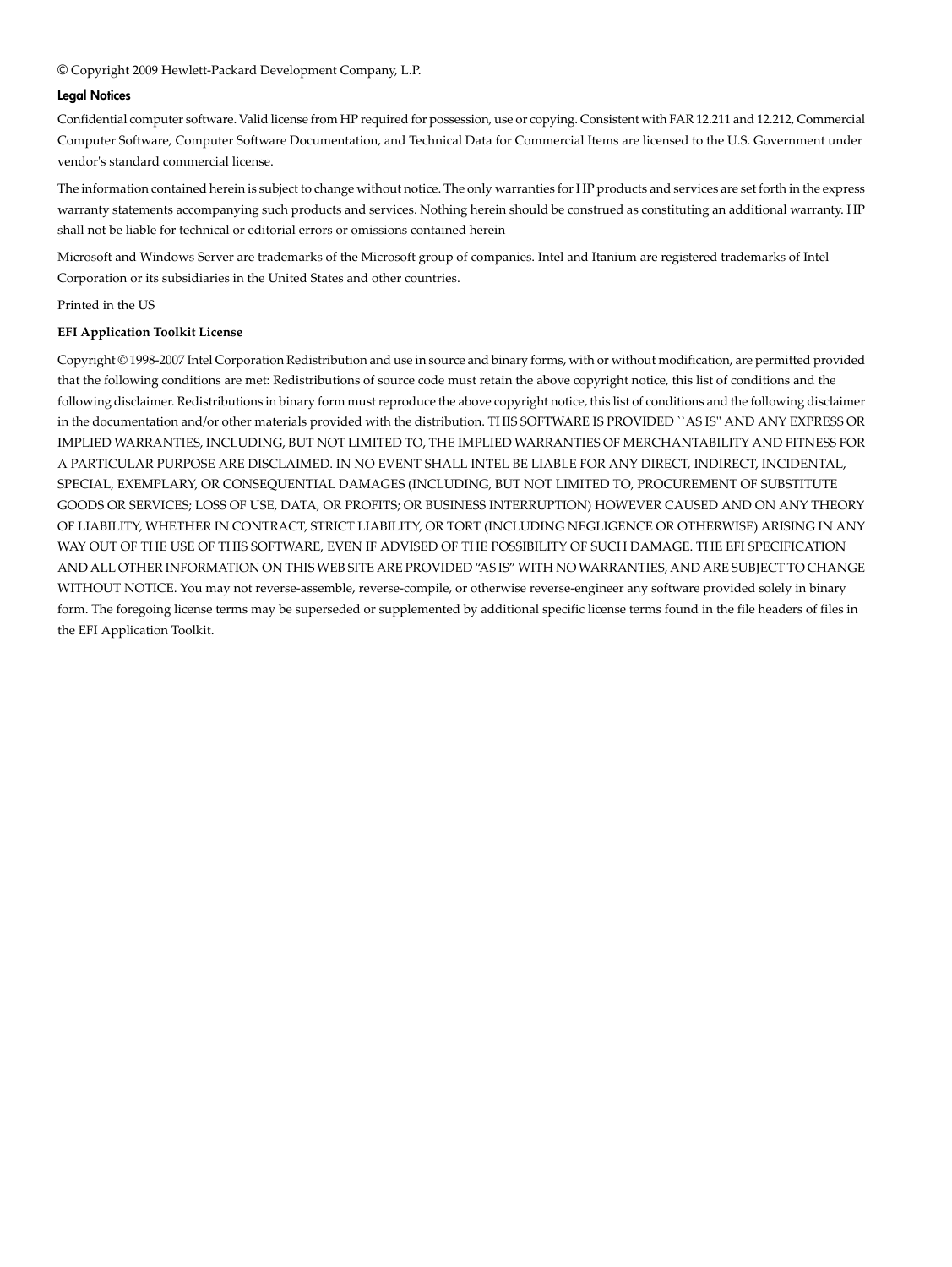# **Table of Contents**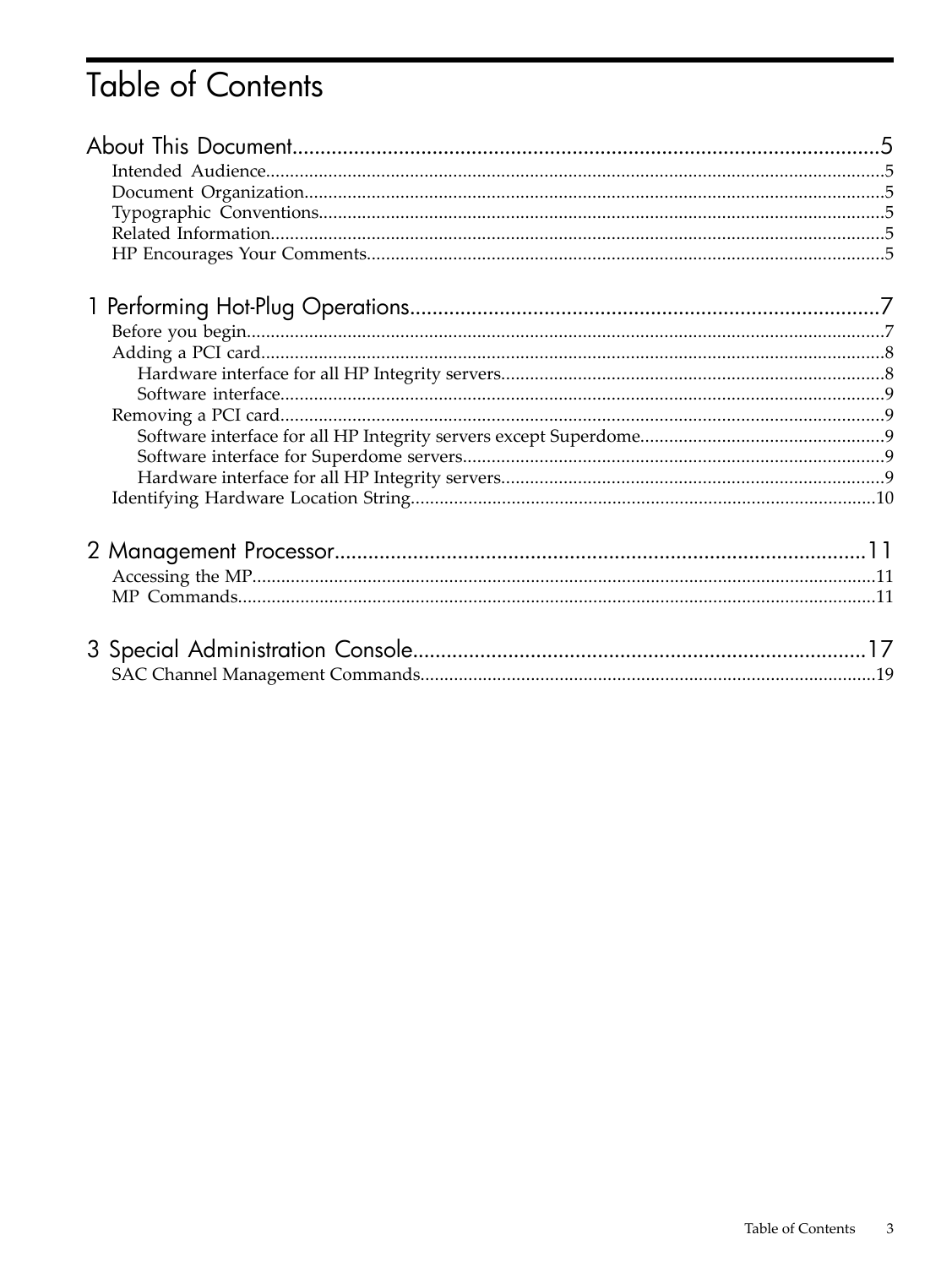# List of Tables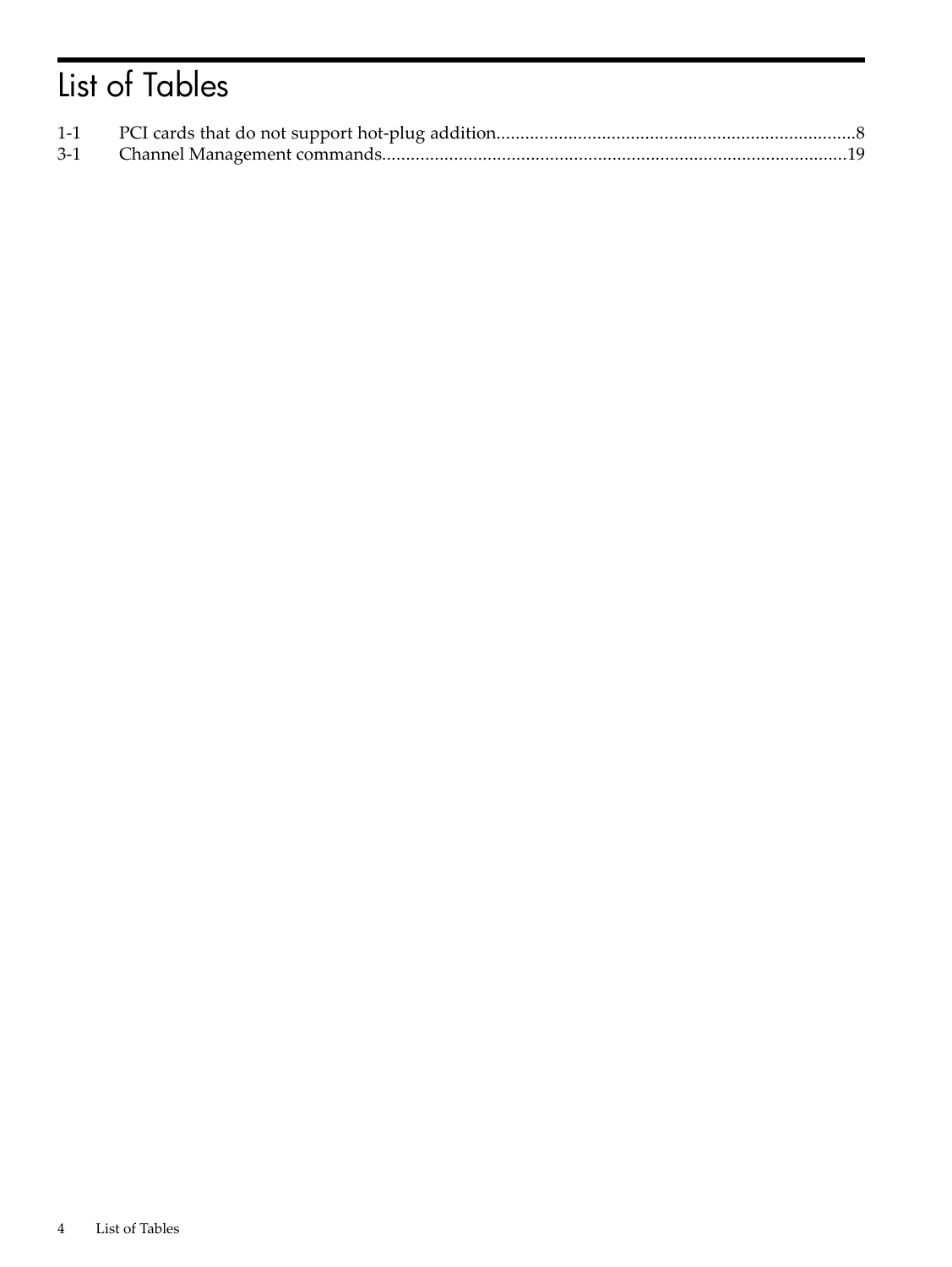## <span id="page-4-0"></span>About This Document

<span id="page-4-1"></span>This document describes the tasks and interfaces that you can perform after you install Windows Solution 6.5 on your Integrity server.

### Intended Audience

<span id="page-4-2"></span>This document is for anyone who administers HP Integrity servers running the Windows Server operating system.

## Document Organization

This document is organized as follows:

<span id="page-4-3"></span>

| Chapter 1 (page 7)  | Describes adding and removing PCI cards on HP Integrity servers.                               |
|---------------------|------------------------------------------------------------------------------------------------|
| Chapter 2 (page 11) | Describes the Management Processor (MP) tasks and commands.                                    |
| Chapter 3 (page 17) | Describes the Special Administration Console (SAC), how to connect<br>to it, and its commands. |

## Typographic Conventions

This document uses the following typographical conventions:

| Command          | A command name or qualified command phrase.                                                                                                             |
|------------------|---------------------------------------------------------------------------------------------------------------------------------------------------------|
| Computer output  | Text displayed by the computer.                                                                                                                         |
| $Ctrl+x$         | A key sequence. A sequence such as <b>Ctrl+x</b> indicates that you must hold<br>down the key labeled Ctrl while you press another key or mouse button. |
| <b>Key</b>       | The name of a keyboard key. <b>Return</b> and <b>Enter</b> both refer to the same<br>key.                                                               |
| User input       | Commands and other text that you type.                                                                                                                  |
| Variable         | The name of a placeholder in a command, function, or other syntax<br>display that you replace with an actual value.                                     |
| <b>IMPORTANT</b> | This alert provides essential information to explain a concept or to<br>complete a task                                                                 |
| <b>NOTE</b>      | A note contains additional information to emphasize or supplement<br>important points of the main text.                                                 |

## <span id="page-4-4"></span>Related Information

For additional information on HP Integrity servers with Microsoft Server Windows 2008 and Windows Server 2008 R2, see the following website:

<span id="page-4-5"></span><http://www.hp.com/support/itaniumservers>

For documentation that supports the Windows Server on Integrity solutions, see the following website:

<http://docs.hp.com>

## HP Encourages Your Comments

HP encourages your comments concerning this document. We are committed to providing documentation that meets your needs. Send any errors found, suggestions for improvement, or compliments to:

<feedback@fc.hp.com>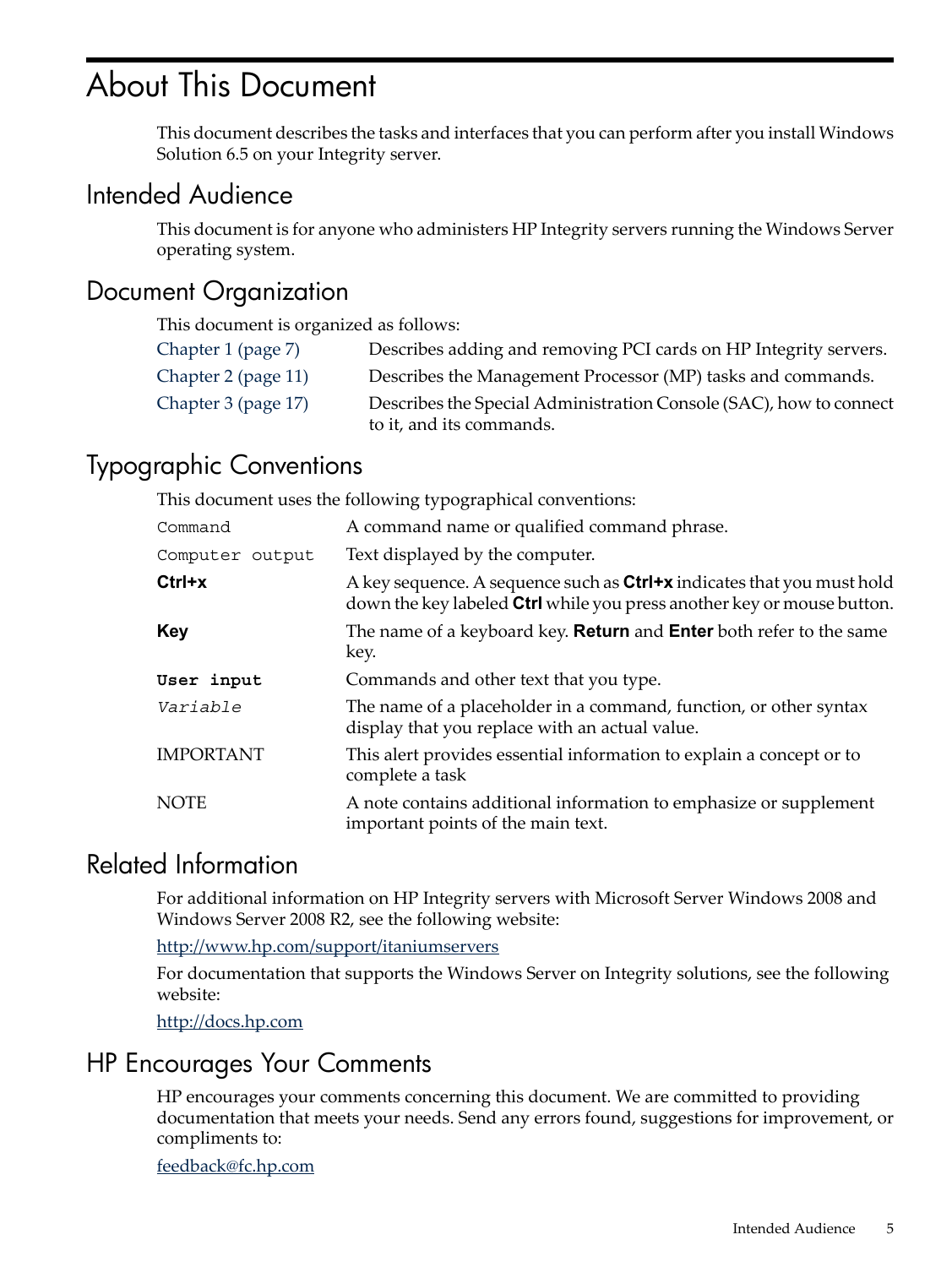Include the document title, manufacturing part number, and any comment, error found, or suggestion for improvement you have concerning this document.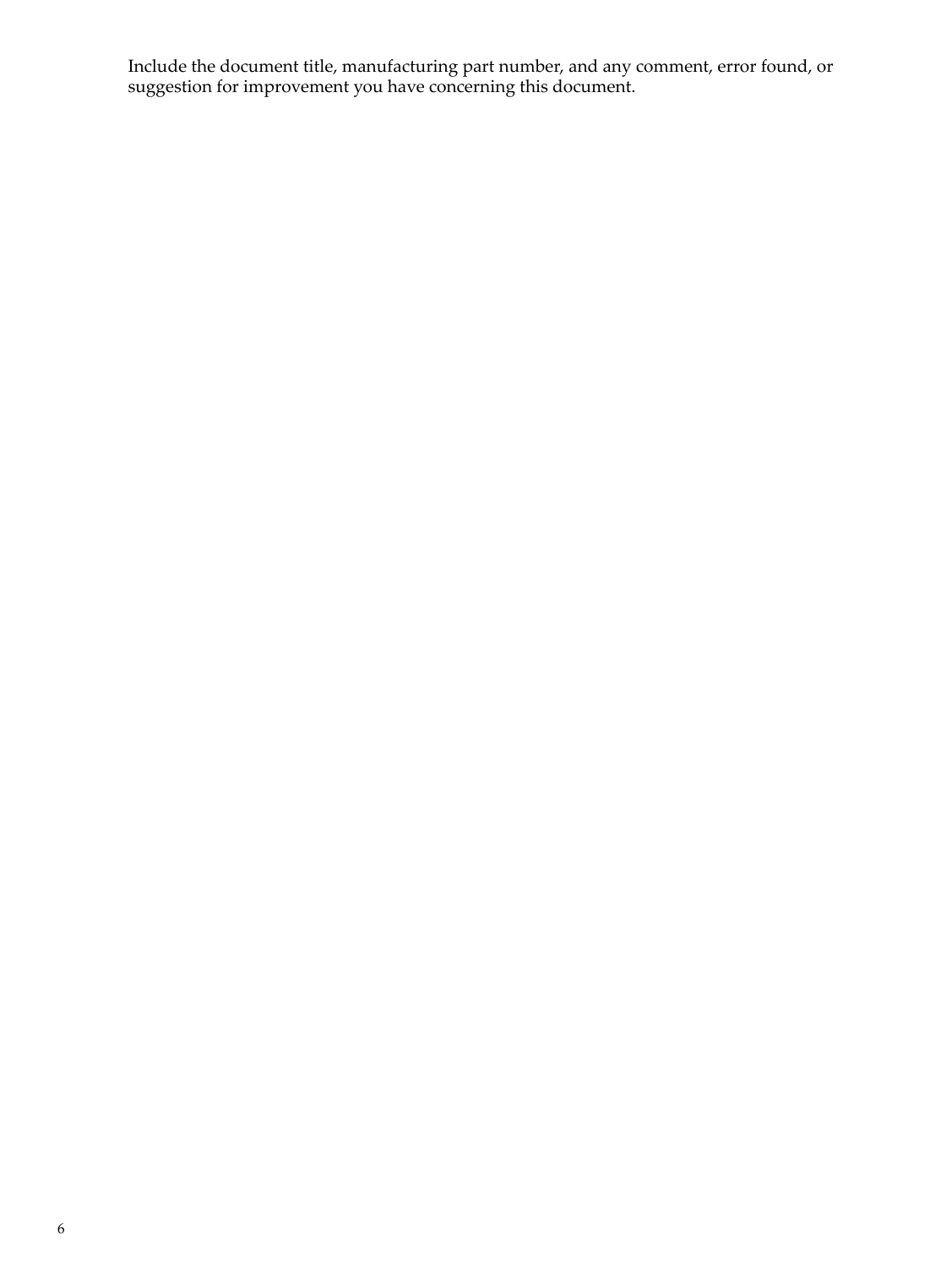## <span id="page-6-0"></span>1 Performing Hot-Plug Operations

This chapter describes adding and removing PCI cards on HP Integrity servers. Adding a card to your system is called a hot-plug addition. Removing a card is called a hot-plug deletion.



<span id="page-6-1"></span>IMPORTANT: HP Integrity rx2660, BL860c, and BL870c servers do not support PCI card hot-plug addition or deletion.

## Before you begin

Review the following terms before beginning hot-plug operations:

| <b>Attention button</b> | Use the attention button to initiate hot-plug operations. The location of the attention<br>button varies, depending on the server. For example, HP Integrity rx7640 and rx8640<br>servers have a white bell-shaped image button, located at the top rear of the PCI slot.<br>To access, remove the button cover. HP Integrity rx6600, BL860c, and BL870c servers<br>have a maroon-colored button on the top of the PCI slot separator, just below the<br>manual retention latch (MRL). HP Integrity Superdome sx2000 servers have attention<br>buttons. |
|-------------------------|---------------------------------------------------------------------------------------------------------------------------------------------------------------------------------------------------------------------------------------------------------------------------------------------------------------------------------------------------------------------------------------------------------------------------------------------------------------------------------------------------------------------------------------------------------|
| <b>MRL</b> latch        | The MRL sensor is activated by the manual retention latch (MRL). When the MRL is<br>open, the power is turned off to the slot to prevent electrical damage to the card and<br>the system. HP Integrity rx7640 and rx8640 servers have a blue lever at the top rear<br>of the PCI slot. HP Integrity rx3600 and rx6600 servers have a black latch on top of<br>the PCI slot that you must press down then pull upward to activate. HP Integrity<br>Superdome sx2000 servers have MRLs.                                                                   |
| Online<br>replacement   | Windows does not natively support I/O card online replacement. Such an action<br>requires two steps: first, hot-plug deletion, and then hot-plug addition. Therefore,<br>some applications might notice the loss of an adapter.                                                                                                                                                                                                                                                                                                                         |
| Power indicator         | The green power indicator LED is located at the top of the slot separator on all HP<br>Integrity servers. When this indicator is on (or flashing), the slot is powered and must<br>not be disturbed. When the indicator is off, you can safely add a PCI card to and<br>remove it from the slot.                                                                                                                                                                                                                                                        |

**TIP:** If you perform hot-plug additions or deletions on the HP Integrity server and you do not achieve the expected results, verify installation of the driver.

To verify driver installation on HP Integrity mid-range or high-end servers, follow these steps:

- 1. Launch the Windows Device Manager and expand the system devices. Right-click **HPCSR OpRegion Driver**. Then click **Properties** and go to the **Driver** tab. The driver is named hpcsr2.sys, Version 1.1.0.0, dated  $6/13/03$ . If it is not, you must update the driver.
- 2. Open the Online Reference page on the desktop.
- 3. Click **OEM Drivers**.
- 4. In the Description column, click **HP (Hotplug) Region Driver**. This starts the hot-plug driver update.
- 5. Click **Yes** to install the driver.

When you activate a PCI slot that is already powered on, its solid orange attention LED light turns on, indicating an error. Also, if you try to activate a slot that is not occupied, it flashes the attention LED to identify that slot. This is expected behavior, and not an error. When the PCI slot is powered off, the power LED for that slot is off, and the attention LED is either off or blinking.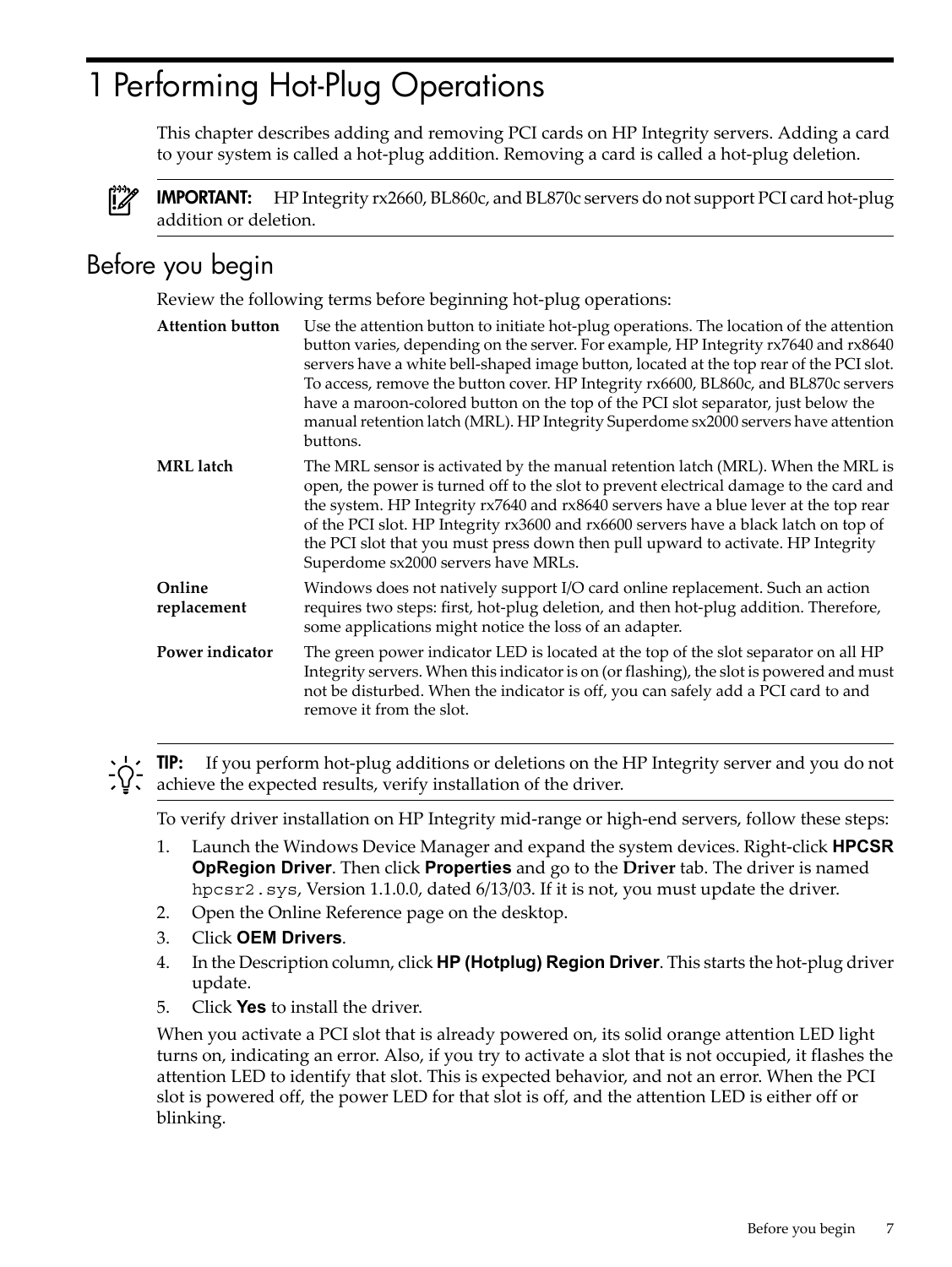**NOTE:** You cannot perform a hot-plug addition for some cards unless they replace the same type card in the slot. You cannot hot-add them in a new installation. Although no damage to the server occurs if you attempt a hot-plug addition with these cards, they do not function until the next reboot. [Table](#page-7-2) 1-1 lists the PCI cards that do not support hot-plug addition.

| <b>Hot-Plug Operation</b><br>Supported | <b>PCI CARD</b> |                |        |                                                                  |    |
|----------------------------------------|-----------------|----------------|--------|------------------------------------------------------------------|----|
|                                        | SA6402          | SA6404         | SA5300 | USB and VGA Graphics Combo Cards<br>(A6869A, A6869B, and AD307A) |    |
| Hot-plug addition<br>(replace)         | Yes             | Yes            | Yes    | No                                                               | No |
| Hot-plug addition (new) $\vert$ No     |                 | N <sub>0</sub> | No     | No                                                               | No |

<span id="page-7-2"></span>Table 1-1 PCI cards that do not support hot-plug addition

In addition, rx3600 and rx6600 PCI Express-based Integrity servers have the following limitations in hot-plug functionality:

- Hot-plug operations on PCI Express slots 3 and 4 are currently disabled.
- <span id="page-7-0"></span>• Regarding hot-plug operations on PCI-X slots 7, 8, 9, and 10: Doorbell functionality can be intermittent. You must press the attention button until the power indicator LED is either on (not blinking) or off.

## Adding a PCI card

This section describes how to add a PCI card (called a hot-plug addition) on HP Integrity servers running Windows Server 2008 aand Windows Server 2008 R2.

Before performing hot-plug additions or deletions to HP Integrity servers, ensure the following:

- <span id="page-7-1"></span>• On HP Integrity rx7640, rx8640, and Superdome servers, you must install the latest version of the OpRegion driver.
- Ensure that the server has the latest version of the system firmware installed.

### Hardware interface for all HP Integrity servers

To perform hot-plug additions using the server hardware interface for all HP Integrity servers, follow these steps:

- 1. Locate an empty slot.
- 2. If the power light is on for the slot, press the attention button to start the power-off sequence. (If the power light is not on, do not press the attention button.) The power LED blinks for 5 seconds. While the power LED is flashing, you can cancel the power-off sequence by pressing the attention button again.

**NOTE:** HP Integrity rx7640 and rx8640 servers have a white bell-shaped image button  $\mathbb{Z}$ located at the top rear of the PCI slot. To access, remove the button cover. HP Integrity rx3600 and rx6600 servers have a maroon-colored button on the top of the PCI slot separator, just below the manual retention latch (MRL). HP Integrity Superdome servers do not have attention buttons.

- 3. Wait for the slot to power off (green power LED turns off).
- 4. Open the MRL.
- 5. Add the PCI card to the slot.
- 6. Close the MRL.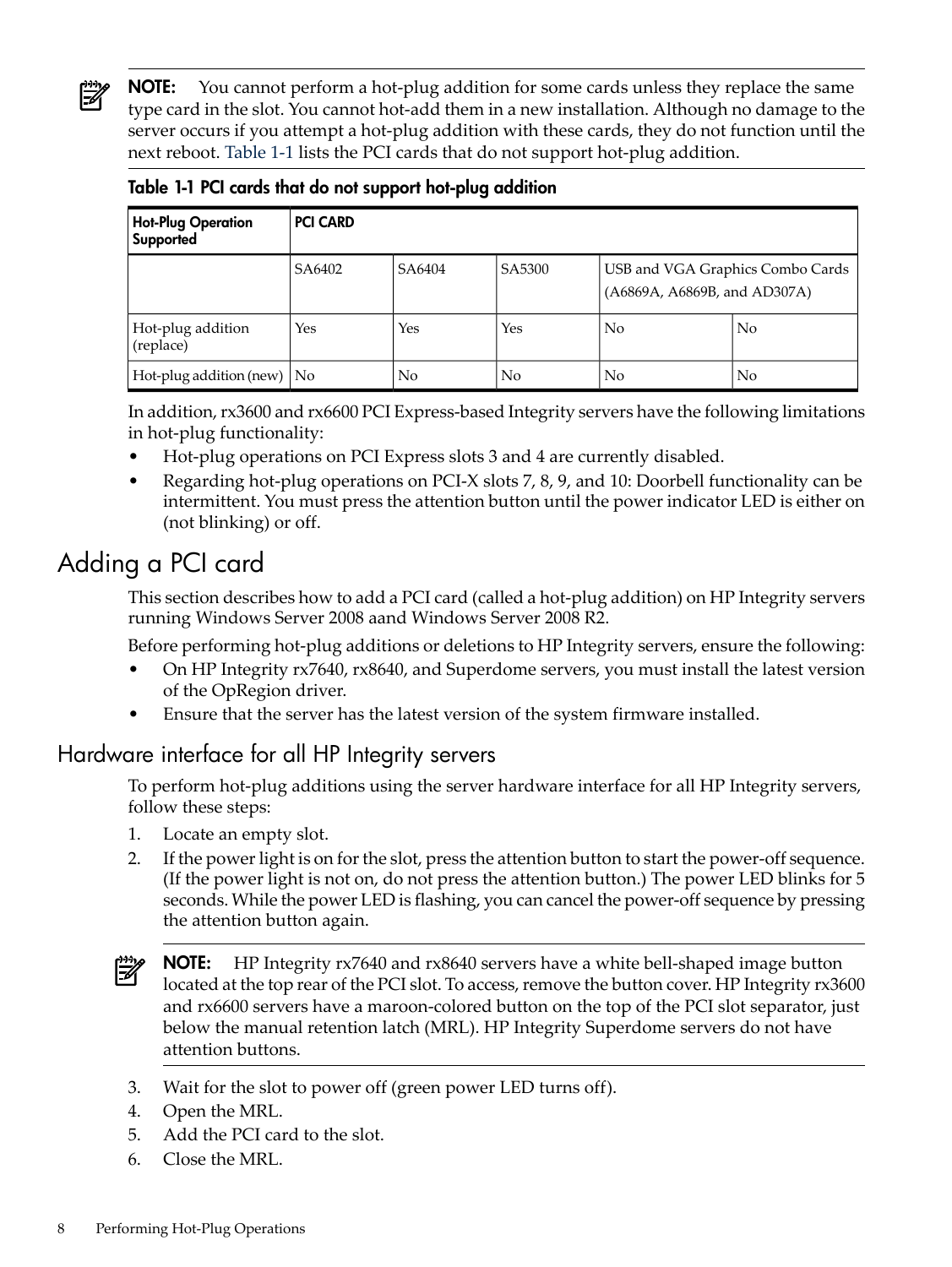- 7. Press the attention button of the slot. The power LED again blinks for 5 seconds. While the power LED is blinking, you can abort the request by pressing the attention button. Windows loads and starts the drivers for all functions of the device or prompts you to install the drivers for the new card. The system then begins using the device normally.
- <span id="page-8-0"></span>8. Verify the device is installed by using the Windows Device Manager. If the device is not present, the addition failed.

### Software interface

<span id="page-8-1"></span>A software interface is not supported because Windows does not have a native interface for HP hot-plug additions. The Microsoft Add Hardware Wizard and Scan for hardware changes features are not sufficient to power and enable these cards.

## Removing a PCI card

This section describes how to remove a PCI card (called a hot-plug deletion) on HP Integrity servers running Windows Server 2008 and Windows Server 2008 R2.



<span id="page-8-2"></span>**NOTE:** The Windows software interface is the preferred method for hot-plug deletions. Use this method instead of the hardware interface.

### Software interface for all HP Integrity servers except Superdome

To perform hot-plug deletions using the server software interface for all HP Integrity servers except Superdome, follow these steps:

1. Request that Windows remove the hardware by clicking the **Safely Remove Hardware** launch icon in the bottom right corner of the screen. Windows notifies you when it is safe to remove the card.



**NOTE:** If you remove the card before notification from Windows that it is safe to do so, a machine check abort (MCA) occurs.

- <span id="page-8-3"></span>2. Open the manual retention latch (MRL).
- 3. Remove the card.
- 4. Close the MRL.

### Software interface for Superdome servers

To perform hot-plug deletions using the Superdome software interface, follow these steps:

1. Request that Windows remove the hardware by clicking the **Safely Remove Hardware** launch icon in the bottom right corner of the screen. Windows notifies you when it is safe to remove the card.

<span id="page-8-4"></span>

**NOTE:** If you remove the card before notification from Windows that it is safe to do so, a machine check abort (MCA) occurs.

2. Remove the card.

### Hardware interface for all HP Integrity servers

To perform hot-plug deletions using the server hardware interface for all HP Integrity servers, follow these steps:

- 1. Locate the slot of PCI card to delete.
- 2. Press the attention button for the slot. The power LED begins flashing. During the 5 seconds that the power LED is flashing, you can abort the request by pressing the attention button. When the green LED stops blinking and is off, it is safe to remove the card.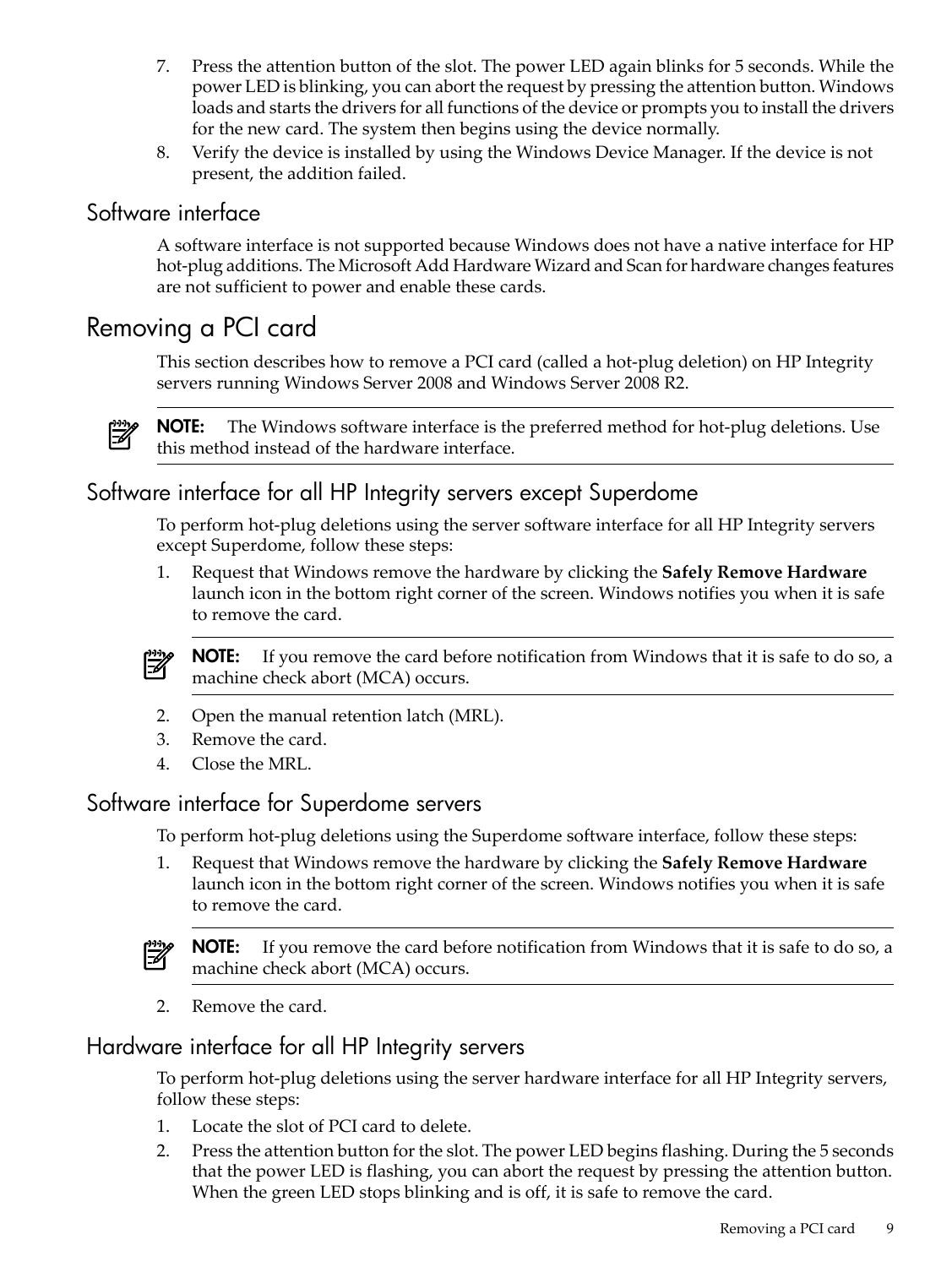

NOTE: Do not open the manual retention latch (MRL) before the LED stops blinking. A fatal machine check alert (MCA) error can occur.

- 3. Open the MRL.
- 4. Remove the card.
- <span id="page-9-0"></span>5. Close the MRL.

## Identifying Hardware Location String

The Windows Device Manager reports the hardware location in the following format:

CBHSS = *value*

where *value* is a numeric string that starting from the left indicates the cabinet number, bay number, chassis number, and two-digit slot number. For example, CBHSS = 81107 indicates cabinet 8, bay 1, chassis 1, and slot 07.



NOTE: The Windows OS does not show leading 0s. For example, if CBHSS = 1107 is displayed, it denotes cabinet 0, bay 1, chassis 1, and slot 7.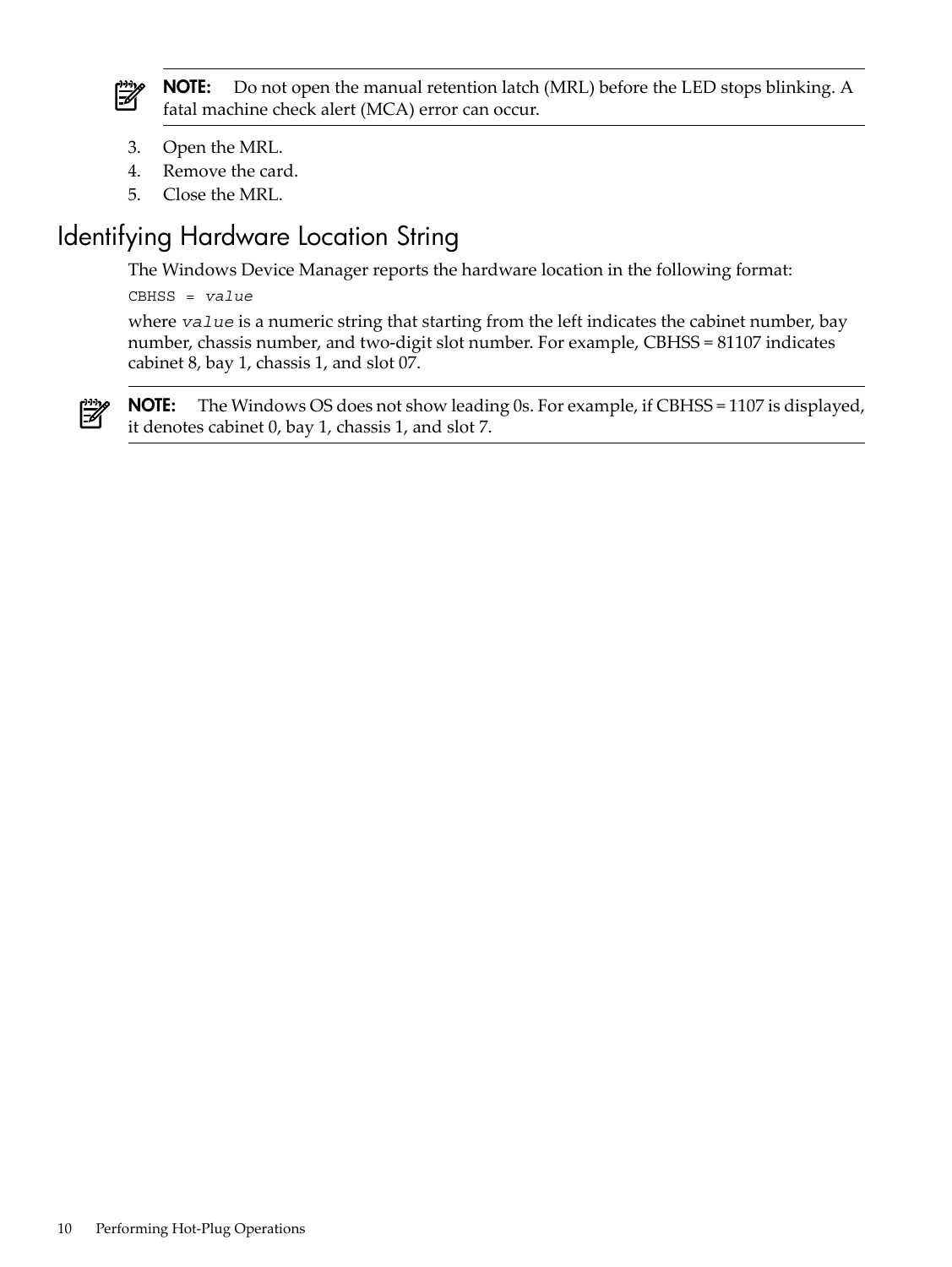## <span id="page-10-0"></span>2 Management Processor

This section describes the management processor (MP). The MP provides access to both the SAC console and EFI Shell, and enables you to configure a machine before installing the operating system and access the MP using the IP address specific to the MP.

The MP does the following:

- Controls power, reset, and Transfer of Control (TOC) capabilities
- Provides console access and displays
- Records system events
- Displays detailed information about the internal subsystems

The MP also provides a Virtual Front Panel you can use to monitor system status and the state of front panel LEDs. All MP functions are available through the LAN and the local and remote RS-232 ports.

From the MP Main Menu, you can select from the following options:

- Enter management processor command mode
- Enter console
- View event logs
- View console history
- Display Virtual Front Panel
- <span id="page-10-1"></span>Enter console session
- Connect to another MP

### Accessing the MP

To access the MP, you must know its unique IP address. Enter the IP address for the MP in a terminal emulator such as PuTTY.

Connect to the MP using any of the following methods:

- The local RS-232C port using a local terminal
- <span id="page-10-2"></span>The remote RS-232C port using external modem (dial-up) access if remote modem access is configured
- The MP LAN port using the Web Console or telnet if login access through the MP LAN is enabled

## MP Commands

The following commands are available through the MP:

- BP Resets BMC passwords. This command resets BMC passwords (both user and administrator passwords).
- CA Configures local and remote serial port parameters.

The local serial port parameters settings are as follows:

| <b>TERMINAL TYPE</b>                            | Vt100 or HPterm.                                                                                           |
|-------------------------------------------------|------------------------------------------------------------------------------------------------------------|
| <b>BAUD RATES</b>                               | Input and output data rates are the same $-300$ ,<br>1200, 2400, 4800, 9600, 38400, 115200 bps.            |
| <b>FLOW CONTROL</b>                             | Hardware uses RTS/CTS; software uses<br>Xon/Xoff.                                                          |
| <b>TRANSMIT CONFIGURATION</b><br><b>STRINGS</b> | Disable this setting when using a modem that<br>is not compatible with the supported modem<br>(MT5634ZBA). |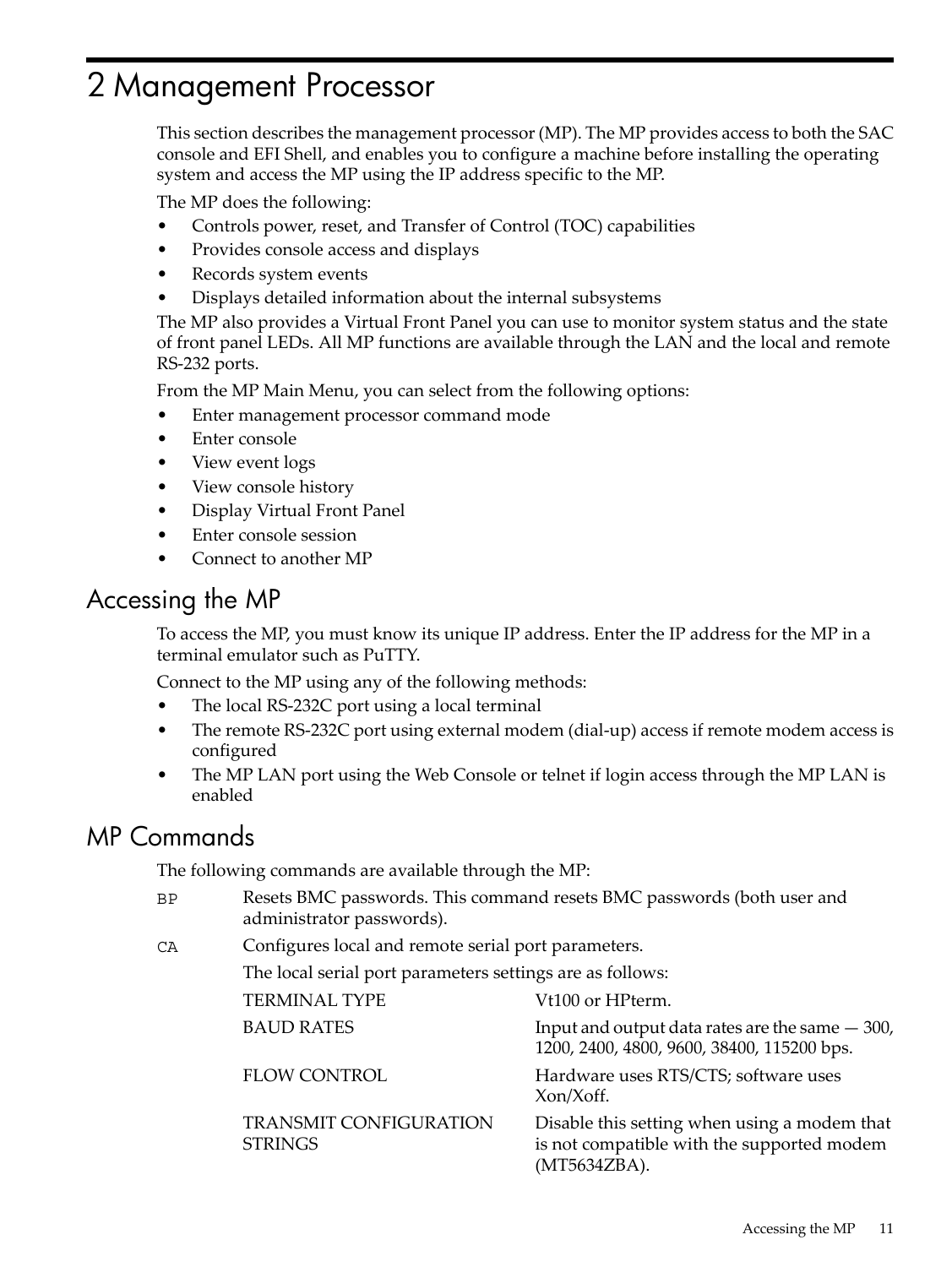

## IMPORTANT: Do not mix HP and VT100 terminal types.

The remote serial port parameters are as follows:

|      | The reflicte serial port parameters are as follows.                                                                                                                                                                                                                                                                                                                                        |                                                                                                                                                                                                                                                       |  |
|------|--------------------------------------------------------------------------------------------------------------------------------------------------------------------------------------------------------------------------------------------------------------------------------------------------------------------------------------------------------------------------------------------|-------------------------------------------------------------------------------------------------------------------------------------------------------------------------------------------------------------------------------------------------------|--|
|      | <b>MODEM PROTOCOL</b>                                                                                                                                                                                                                                                                                                                                                                      | Bell or CCITT. CCITT is a European standard;<br>RTS/CTS signaling is used as well as the Ring<br>signal. Bell is a U.S. or simple mode.                                                                                                               |  |
|      | <b>BAUD RATES</b>                                                                                                                                                                                                                                                                                                                                                                          | Input and output data rates are the same $-300$ ,<br>1200, 2400, 4800, 9600, 38400, 115200 bps.                                                                                                                                                       |  |
|      | <b>FLOW CONTROL</b>                                                                                                                                                                                                                                                                                                                                                                        | Hardware uses RTS/CTS; software uses<br>Xon/Xoff.                                                                                                                                                                                                     |  |
|      | <b>TRANSMIT CONFIGURATION</b><br><b>STRINGS</b>                                                                                                                                                                                                                                                                                                                                            | Disable this setting when using a modem that<br>is not compatible with the supported modem<br>(MT5634ZBA).                                                                                                                                            |  |
|      | <b>MODEM PRESENCE</b>                                                                                                                                                                                                                                                                                                                                                                      | When the modem is not always connected, set<br>this parameter to not always connected.                                                                                                                                                                |  |
| CG   | Generates an RSA key pair or Self-Signed Certificate. This command generates a new<br>RSA key pair and self-signed certificate.                                                                                                                                                                                                                                                            |                                                                                                                                                                                                                                                       |  |
| СL   | Console Log. View the history of the console output. This command displays up to<br>60 KB of logged console data (about 60 pages of display in text mode) sent from the<br>system to the console path.                                                                                                                                                                                     |                                                                                                                                                                                                                                                       |  |
| CM   | Command Mode. Enter command mode. This command switches the console terminal<br>from the MP Main Menu to mirrored command interface mode. If the current mux<br>authority is administrator and the new login is as an operator, the command mux is<br>denied (remains in MP Main Menu mode). If a command is in progress, a message<br>is displayed warning the new user of system status. |                                                                                                                                                                                                                                                       |  |
| CO   |                                                                                                                                                                                                                                                                                                                                                                                            | Console. Leave command mode and enter console mode. This command switches<br>the console terminal from the MP Main Menu to mirrored (redirected) console mode.<br>All mirrored data is displayed. Press CTRL+B to return to the MP command interface. |  |
|      |                                                                                                                                                                                                                                                                                                                                                                                            | For VT100 and HPTERM, verify that the MP setting in the CO command is correct<br>and that all mirrored consoles are of the same terminal type for proper operation.                                                                                   |  |
| CSP  | Connects to a remote MP over the LAN. This command enables the local or remote<br>port user to connect over the MP LAN to another MP on the network. The user who<br>launches the command is given a private connection to the other MP over the LAN.<br>To return to the original MP, press <b>CTRL+</b> ] to disconnect the CSP session.                                                 |                                                                                                                                                                                                                                                       |  |
| DATE | Displays the current date, as generated in the MP real-time clock.                                                                                                                                                                                                                                                                                                                         |                                                                                                                                                                                                                                                       |  |
| DC   | subset of the following parameters:<br>IP configurations                                                                                                                                                                                                                                                                                                                                   | Default Configuration. Resets all MP parameters to the default configuration. This<br>command sets all MP parameters back to their default values. You can reset all or a                                                                             |  |
|      | Modem configuration                                                                                                                                                                                                                                                                                                                                                                        |                                                                                                                                                                                                                                                       |  |
|      | Paging configuration                                                                                                                                                                                                                                                                                                                                                                       |                                                                                                                                                                                                                                                       |  |
|      | Command interface configuration                                                                                                                                                                                                                                                                                                                                                            |                                                                                                                                                                                                                                                       |  |
|      | Disable remote access, security configuration                                                                                                                                                                                                                                                                                                                                              |                                                                                                                                                                                                                                                       |  |
|      |                                                                                                                                                                                                                                                                                                                                                                                            | Session configuration, for example, setting the security configuration to default                                                                                                                                                                     |  |

erases all users and passwords

You can reset passwords in the MP in one of the following ways: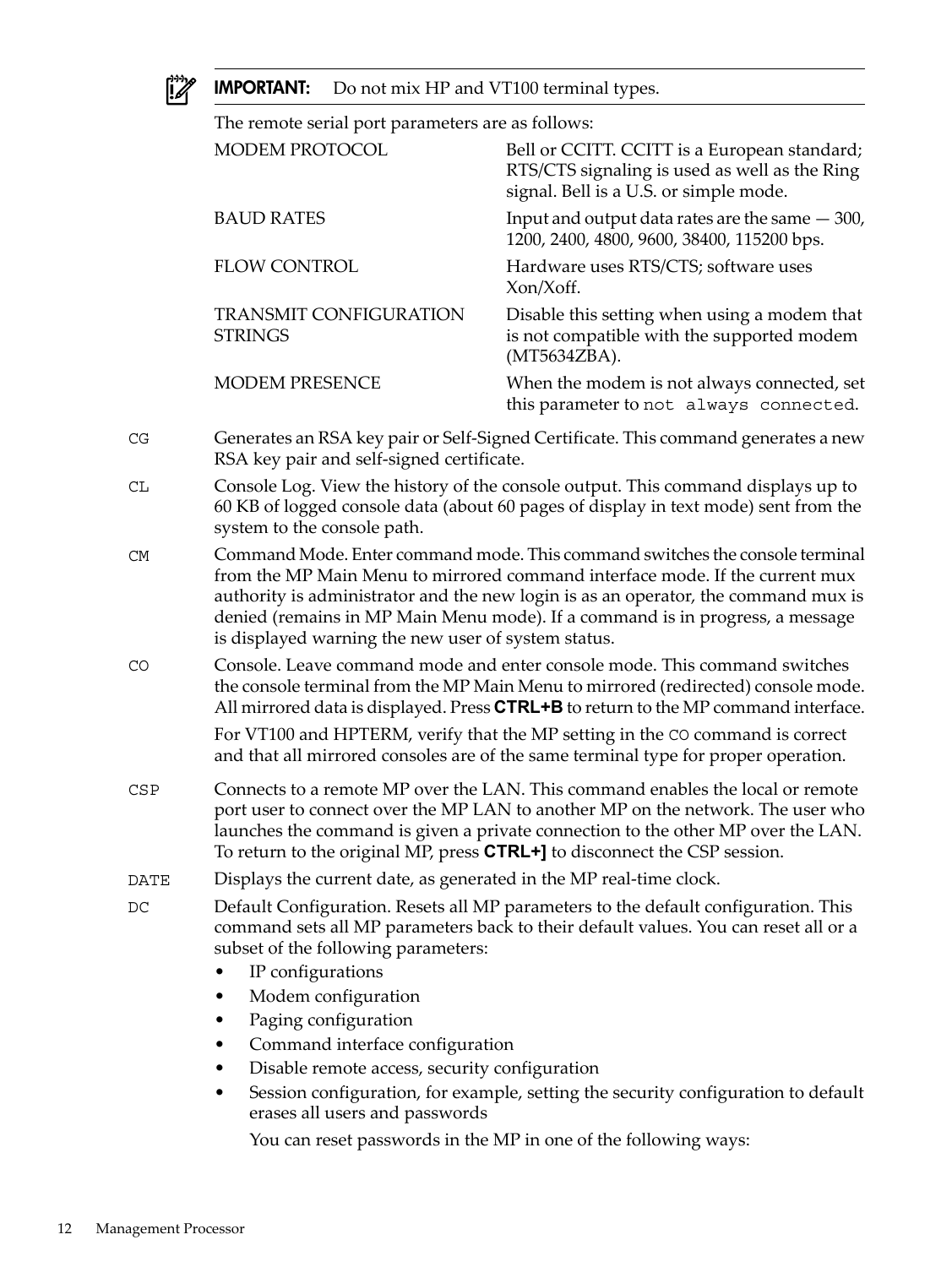- Using the SO command, change individual users.
- Using the DC command, select **Reset Security Configuration**.
- Reset forgotten passwords by pressing the MP reset button on the back panel of the HP server. After the MP reboots, the local console terminal displays a message for 5 seconds. Responding to this message in time allows a local user to reset the password.



NOTE: All user information (for example, logins and passwords) is erased in methods 2 and 3.

- DF Displays FRUID information. This command displays FRUID information from the BMC for FRU devices. Information provided includes serial number, part number, model designation, name and version number, and manufacturer.
- DI Disconnects remote/modem or LAN/WEB console. This command disconnects (hangs up) the remote/modem or LAN/WEB users from the MP. It does not disable the ports. The remote console is no longer mirrored.
- FW Activates MP firmware upgrade mode. This command is available from either the LAN or a local serial port. This command activates firmware upgrade mode, which loads new firmware through the MP LAN by FTP (which must be operational). An MP reset is generated after the upgrade is complete.
- HE Displays help for menu or command. This command displays the MP hardware and firmware version identity, and the date and time of firmware generation. If executed from the MP Main Menu, this command displays general information about the MP and those commands displayed in the MP Main Menu. If executed in command mode, this command displays a list of command interface commands available to you. It also displays detailed help information in response to a topic or command at the help prompt.
- ID Displays and modifies the following system information:
	- SNMP contact information
	- SNMP server information
	- SPU host name
- IT Inactivity Timeout settings. The maximum session inactivity timeout is 1,440 minutes. The default is 60 minutes. This timeout prevents sessions from being inadvertently left open. You can start a session with the SE command. An open session can prevent users from logging into the MP through a port and can also prevent system applications from initiating an outbound connection.

The maximum MP inactivity timeout is 1,440 minutes. The default is 5 minutes. This timeout prevents a user from inadvertently keeping the MP locked in an MP command interface mode, and preventing other users from looking at the console output. You cannot deactivate the MP command interface inactivity timeout

The flow control timeout is 0 to 60 minutes. If set to 0, no timeout is applied. This timeout prevents mirrored flow control from blocking other ports when inactive.

LC LAN configuration (IP address and so on). This command displays and allows modification of the following LAN configuration parameters:

- MP IP address
- MP host name
- Subnet mask
- Gateway address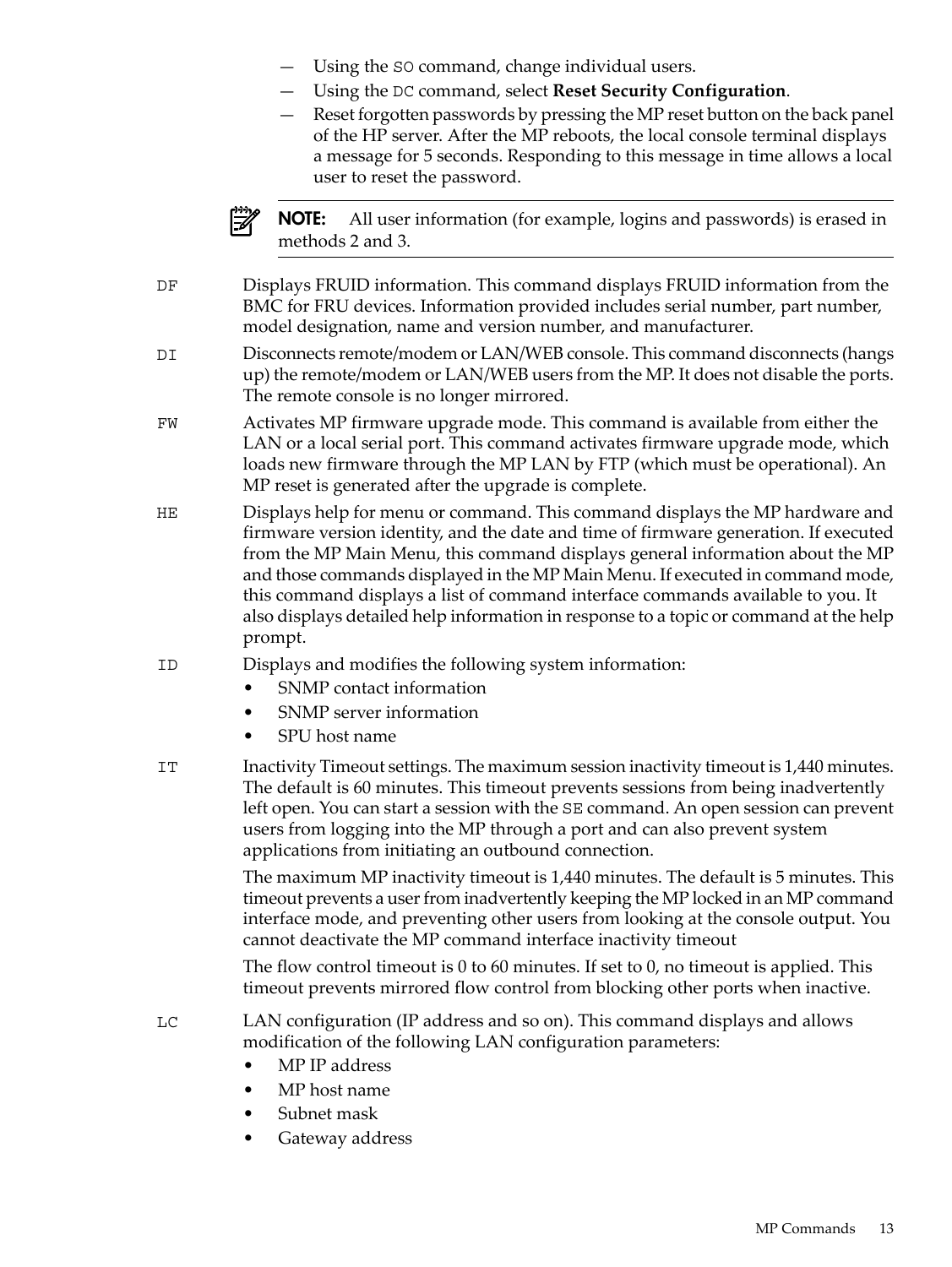- Web console port number
- Link state

The MP host name set in this command is displayed at the MP command interface prompt. Typically, you enter the DNS name for the LAN IP. You can program this field to any useful name or phrase. For clarity, it is useful to enter MP-on-SYSTEM as the MP host name, so both names show up in the prompt (limit 19 characters, no spaces allowed.) Use this command to also set the web access port number.

- LA LAN Status. This command displays all parameters and the current status of the MP LAN connections. The LAN parameters are not modified by the execution of this command.
- LOC Locator LED Status. This command displays the current status of the locator LED.
- MA Returns to the MP Main Menu. This command makes the MP return to the non-mirrored MP Main Menu. This is the same as entering **CTRL+B**.
- MR Modem Reset. This command makes the MP send an AT Z command to the modem, which resets it. Any modem connections are lost. You can view the initialization results using the MS command.
- MS Modem Status. Displays modem status. The MS command displays the state of the modem lines connected to the remote/modem serial port. Update the display by pressing **Enter**. This command displays the current state of the DCD, CTS, DSR, and RI status signals and the last state of the DTR and RTS control signals set by the firmware.
- PC Power Control. Turns system power on and off. For proper system shut down, shut down the operating system before issuing this command or use the graceful shutdown option. Use this command to switch the system power on or off. You can have the action take place immediately or after a specified delay.
- PG Paging parameter setup. Configures pagers. Use this command to configure the pagers and set triggering events. A string description of the triggering event is sent with the page.
- PS Power status. Displays the status of the power management module. This command displays on the console the status of the power management module.
- RB Resets BMC. This command resets the BMC by toggling a GPIO pin.
- RS Resets system through RST signal

IMPORTANT: Under normal operation, shut down the operating system before issuing the RS command.

This command causes the system (except the MP) to be reset through the RST signal. Execution of this command irrecoverably halts all system processing and I/O activity and restarts the computer system. The effect of this command is similar to cycling the system power. For example, the operating system is not notified and no dump is taken on the way down.

- SA Sets access options. Configures access for LAN and remote/modem ports. This command disconnects modem, LAN, and web users if access is disabled.
- SE Logs in to the system on local or remote port.

This command is valid only from the local or remote/modem port. Use this command to leave the MP command interface and enter a system session. Other mirrored MP users are placed in console mode. The session userreturns to the mirrored MP session on exit. The MP regularly checks the activity of the session, closes the connection with the system, and, if the timeout period has elapsed, returns the port to mirroring. Set the timeout period with the IT command. The modem type (CCITT or Bell) must

 $\mathbb{I}$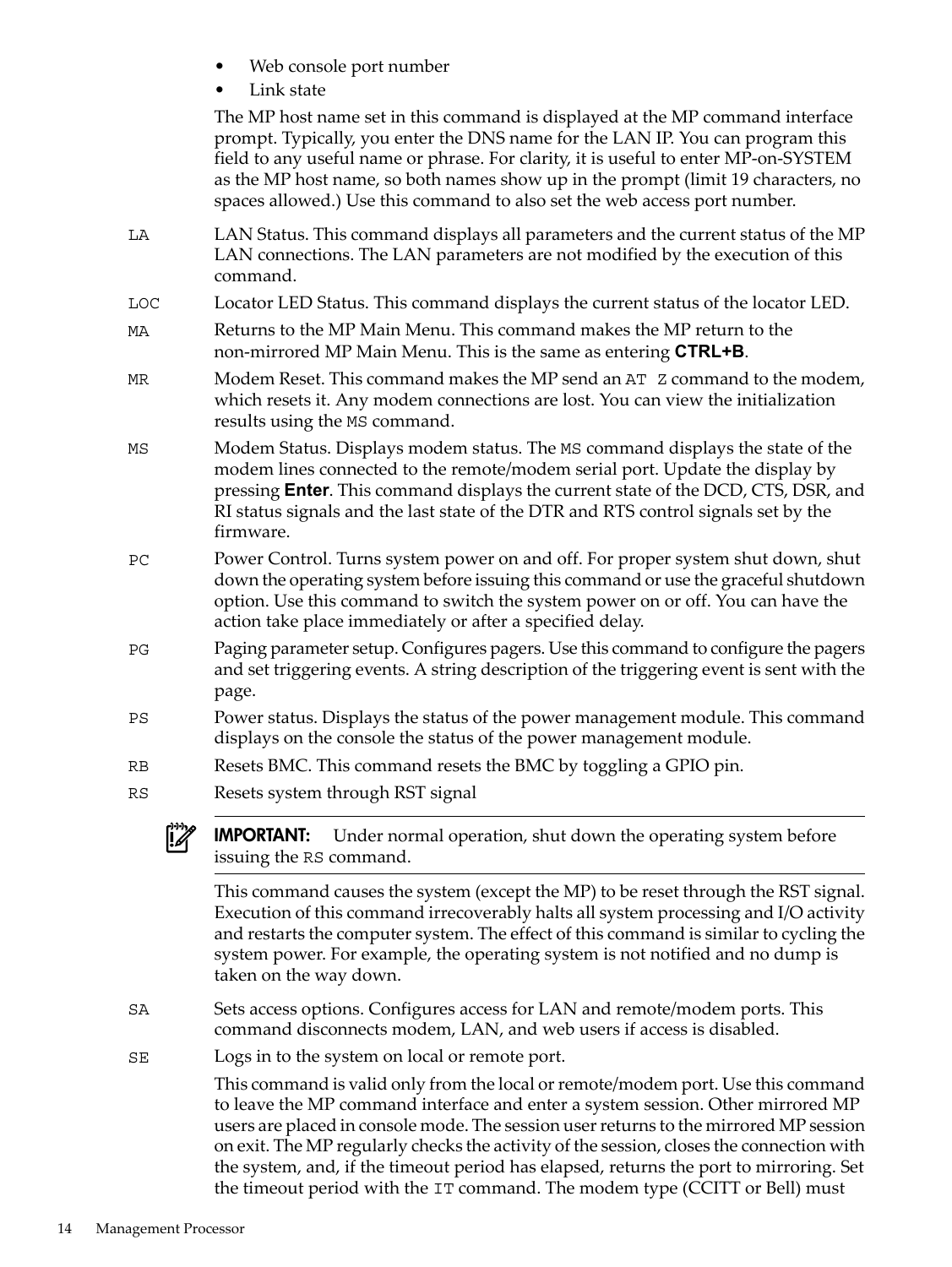agree with the remote port settings for the remote session port and always be Bell mode for the local session port.

If the system and the MP command interface local or remote ports are configured with different port speeds, the baud rate changes to the rate specified by the operating system for the duration of the session.

| SL |                        | Displays the contents of the following event logs that are stored in nonvolatile memory: |
|----|------------------------|------------------------------------------------------------------------------------------|
|    | System Event Log (SEL) | Events (filtered by alert level) and errors                                              |
|    | Forward progress       | All events                                                                               |
|    | Current boot log       | All events between start of boot and boot<br>complete                                    |
|    | Previous boot log      | The events from the previous boot                                                        |

Reading the system event log turns off the system LED. Accessing this log is the only way to turn off the system LED when it is flashing and alerts have not been acknowledged at the alert display level.

Events are encoded data that provide system information to you. Some well-known names for similar data would be chassis codes or post codes. Events are produced by intelligent hardware modules, the operating system, and system firmware. Use the SL command to view the event log.

Navigate within the logs as follows:

|                                     | View the next block (forward in time)                                                     |
|-------------------------------------|-------------------------------------------------------------------------------------------|
|                                     | View the previous block (backward in time)                                                |
| <b>Enter</b> $(\langle CR \rangle)$ | View the next block in the previously selected direction (forward<br>or backward in time) |
| D                                   | Dump the entire log for capture or analysis                                               |
|                                     | First entry                                                                               |
|                                     | Last entry                                                                                |
|                                     | Jump to entry number                                                                      |
| v                                   | View mode configuration (text, keyword, hex)                                              |
|                                     | Display the help menu                                                                     |
|                                     | Quit                                                                                      |
|                                     |                                                                                           |

SMCLP Server Management Command Line Protocol (rx2660, rx3600, rx6600, BL860c, and BL870c only). This command switches the console terminal from the MP Main Menu to the Server Management Command Line Protocol (SMASH) SM CLP interface.

CLP offers the following features:

- A user-friendly method to view and manage server information
- An addition to the existing MP command-line interface (CLI)
- Availability from any text user interface (serial, telnet, and SSH)
- Creates CLP sessions that are independent from each other and are not mirrored
- Provides a subset of MP CLI commands
- Provides access to the MP Main Menu interface and the system console interface

For detailed information about SMASH CLP use, see:

<http://docs.hp.com/en/5971-4292/ch11.html>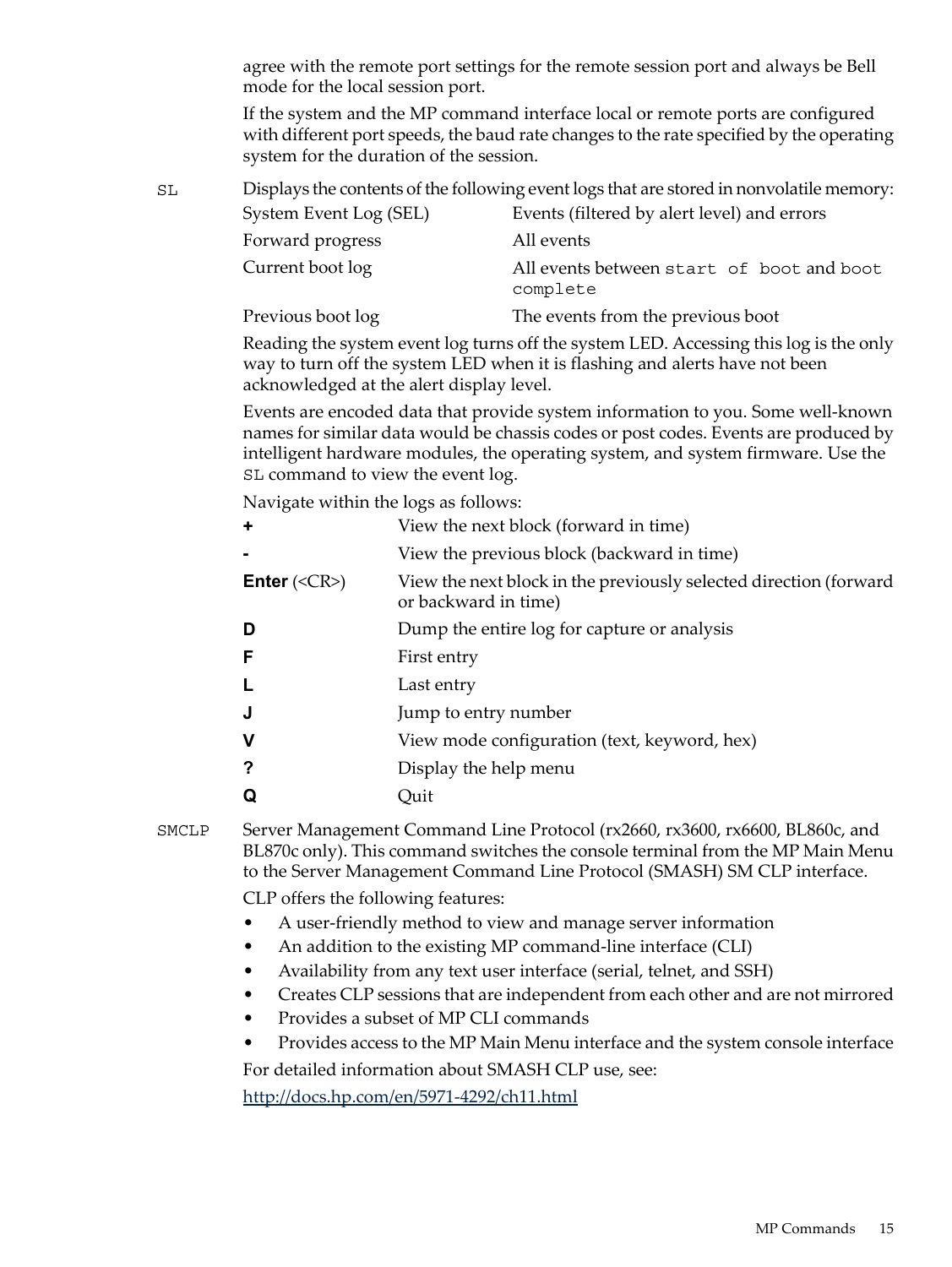| SO     | Configures security options and access control (for example, users and passwords).<br>This command modifies the security parameters of the MP, which include login<br>timeouts and allowed password faults.                                                                                                                        |
|--------|------------------------------------------------------------------------------------------------------------------------------------------------------------------------------------------------------------------------------------------------------------------------------------------------------------------------------------|
|        | If configured, when you access the MP through the modem port, the MP hangs up<br>and dials you back. This does not work if Modem Presence is set to not always<br>connected with the CA command. If the mode is single, the state is changed to disabled<br>after the first login. A user whose login is disabled is not accepted. |
| SS     | Displays the status of the system processors and identifies the monarch processor.                                                                                                                                                                                                                                                 |
| SYSREV | Displays the revision status of firmware in the system.                                                                                                                                                                                                                                                                            |
| TC     | System resets through INIT or Transfer of Control (TOC) signal. Shut down the<br>operating system before issuing this command.                                                                                                                                                                                                     |
|        | This command causes the system to be reset through the INIT or TOC signal. Execution<br>of this command irrecoverably halts all system processing and I/O activity and restarts<br>the computer system. It is different from the RS command in that the processors are<br>signaled to dump state on the way down.                  |
| TЕ     | Tell. Sends a message to other terminals. You can enter up to 80 characters. The<br>message is broadcast to the other mirrored clients. Users in a session or CSP are not<br>shown the message.                                                                                                                                    |
| UC     | User Configuration. Controls user access. Use this command to add, modify, re-enable,<br>or delete user logins. You can also enable or disable security warnings and change<br>passwords.                                                                                                                                          |
| VFP    | Displays Virtual Front Panel. The VFP command presents a summary of the system<br>by using direct console addressing. If the terminal is not recognized by the MP, VFP<br>mode is rejected. Each individual user gets this summary to avoid issues related to<br>terminal type and screen display mode.                            |
| WHO    | Displays a list of MP connected users. This command displays the login name and<br>operating mode (Main Menu, command, and so on) of the connected console client<br>users, and the port on which they are connected. For the LAN and WEB console<br>clients, the command also displays the remote IP address.                     |
|        | If the local console client user did not originate the MP command interface session,<br>there is always one default user listed for the local serial port: local user i. If the local<br>console operator enters <b>CTRL+B</b> , the login name that the local operator used displays<br>instead.                                  |
| X      | Exits MP command interface and disconnect from the system. This command<br>disconnects the executing user from the system. This command is available from the<br>local port.                                                                                                                                                       |
| ΧD     | Diagnostics or Reset of MP. Use this command to perform some simple checks to<br>confirm the health and connectivity status of the MP. The following tests are available:<br>MP Parameter Checksum                                                                                                                                 |
|        | Verify I2C connection (get BMC Device ID)<br>٠                                                                                                                                                                                                                                                                                     |
|        | LAN connectivity test using ping<br>٠                                                                                                                                                                                                                                                                                              |
|        | Modem self-tests                                                                                                                                                                                                                                                                                                                   |
|        | Also, you can reset the MP safely using this command, without affecting the operation<br>of the server.                                                                                                                                                                                                                            |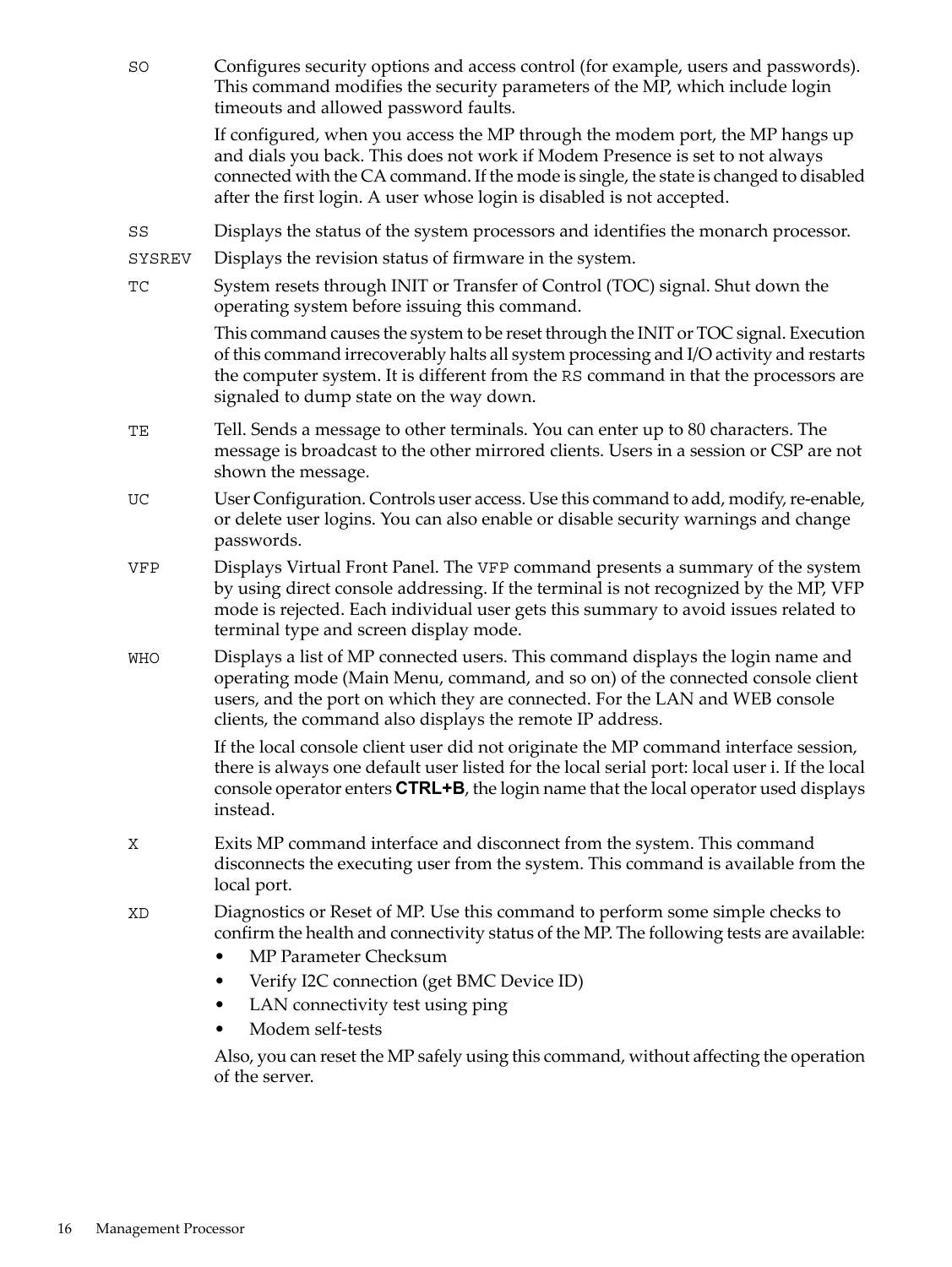## <span id="page-16-0"></span>3 Special Administration Console

Special Administration Console (SAC) is the primary Emergency Management Services (EMS) command-line environment hosted by Windows Server 2008 and Windows Server 2008 R2. It is separate from the command-line environment and provides different functionality.

SAC runs on top of the EMS. The SAC prompt provides a basic set of commands to manage the setup, installation, and repair of the operating system. Use these commands to examine logs, shut down or reboot, kill processes, change process priority, and set network parameters. Access the SAC prompt through the Integrity iLo console menu.

The connection for the SAC is directly into the kernel and is not dependent on the health of any user code or of any device driver. This means you have more tools available to repair an unhealthy system that might be unresponsive from the GUI. This direct-to-kernel path is similar to the kernel debugger and is always available.

From the SAC prompt, you can create and use a standard Windows command line. During setup, the SAC also automatically starts three setup channels so you can monitor installation progress. A subset of commands is available for use when the system is in distress. This is known as the !SAC prompt. This change from SAC to !SAC mode is automatic.

The SAC and !SAC prompts are primarily used for setup or to bring a distressed system back to health so that you can use in-band tools such as Remote Desktop.

Because SAC is available early in the boot process, you can use it to manage the server during normal system operation and initiation. You can also use it when the system is in safe mode and during GUI-mode setup. When EMS is enabled, SAC remains active as long as the kernel is running. Access SAC through the MP.

When a server is running normally, you can connect to it over the network and administer it using the following tools:

| Windows Management<br>Instrumentation (WMI)            | A management infrastructure in Windows that supports<br>monitoring and controlling system resources through a<br>common set of interfaces. WMI provides a logically<br>organized, consistent model of Windows operation,<br>configuration, and status.                                                                                                                       |
|--------------------------------------------------------|------------------------------------------------------------------------------------------------------------------------------------------------------------------------------------------------------------------------------------------------------------------------------------------------------------------------------------------------------------------------------|
| Terminal Services Remote Desktop<br>for Administration | The underlying technology that enables Remote Desktop,<br>Remote Assistance, and Terminal Server.                                                                                                                                                                                                                                                                            |
| Microsoft Management Console<br>(MMC)                  | A framework for hosting administrative tools called<br>snap-ins. A console can contain tools, folders or other<br>containers, World Wide Web pages, and other<br>administrative items.                                                                                                                                                                                       |
| Telnet                                                 | A protocol that enables Internet users to log in to and enter<br>commands on a headless computer linked to the Internet,<br>as if you were using a text-based terminal directly attached<br>to that computer. Telnet is part of the TCP/IP suite of<br>protocols. The term telnet also refers to the software (client<br>or server component) that implements this protocol. |

In addition, you can also use Microsoft Script Host and other third-party tools.

When a server is not functioning normally, you need to access the server without relying on the network. You must establish a secure connection through a phone line or serial port, or through an additional network connection (possibly on a secondary network).

For servers equipped with the proper firmware, EMS provides functionality that you can use to administer a server using a headless console. Except for hardware maintenance and replacement, all administrative functions that you can accomplish using the GUI console are also available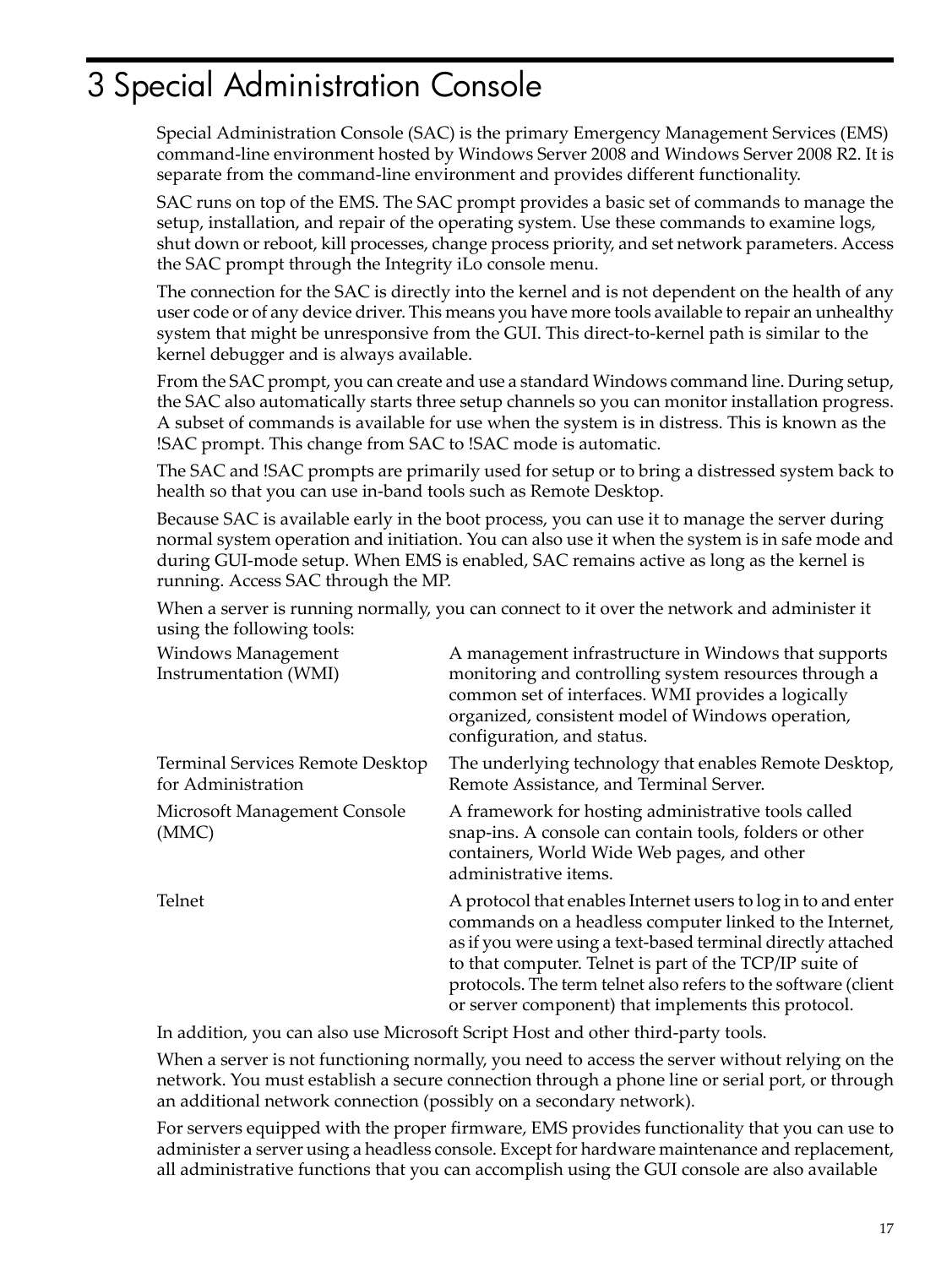using the headless console. This includes starting the system and performing system-recovery tasks.

EMS consists of components that are standard features of Windows Server 2008 and Windows Server 2008 R2, and to which console redirection functionality has been added. EMS also includes the Special Administration Console (SAC), which is unique to it. You access this console from a headless system using terminal emulation software such as telnet and PuTTY.

When SAC is active, it displays the SAC prompt (SAC>). SAC provides the following commands you can use to perform a number of management tasks that help return the system to a normally functioning state:

| ch            | Lists all channels.                                                                                                                                                                                                                                                                                                                                                                                                     |
|---------------|-------------------------------------------------------------------------------------------------------------------------------------------------------------------------------------------------------------------------------------------------------------------------------------------------------------------------------------------------------------------------------------------------------------------------|
| cmd           | Creates Windows command-prompt channels. To use a command-prompt<br>channel, you must provide valid login credentials. You must log in to each<br>command-prompt instance. Press <b>ESC+TAB</b> to switch back and forth<br>between the command prompt channels and SAC. If a command prompt<br>channel becomes unresponsive, use the K (end) command to close it. You<br>can then open another command-prompt channel. |
| crashdump     | Manually generates a stop error message and forces a memory dump file<br>to be created. A stop error is a serious error that affects the operating system<br>and that could place data at risk. The operating system generates an obvious<br>message, a screen with the stop error, rather than continuing on and possibly<br>corrupting data. Also called a fatal system error.                                        |
| D             | Dumps the kernel log.                                                                                                                                                                                                                                                                                                                                                                                                   |
| F             | Switches between showing processes only or processes and threads in<br>output from the t-list command.                                                                                                                                                                                                                                                                                                                  |
| Ι             | Sets or views the IP address of the server. If no parameters are passed, this<br>command lists IP information. You can display or set the IP address, subnet<br>mask, and gateway of a given network interface device by providing the<br>network number, IP address, and subnet information. To do so, use the<br>following format:                                                                                    |
|               | I network# IPaddress subnet                                                                                                                                                                                                                                                                                                                                                                                             |
| KPID          | Ends the given process. PID is the process identification number you<br>specify.                                                                                                                                                                                                                                                                                                                                        |
| LPID          | Lowers the priority of a process (and any associated child processes) to the<br>lowest possible level.                                                                                                                                                                                                                                                                                                                  |
| lock          | Restricts access to EMS command-prompt channels.                                                                                                                                                                                                                                                                                                                                                                        |
| MPID MB-allow | Limits the memory usage of a process (and any associated child processes)<br>to a specified number of megabytes. MB is the number of megabytes you<br>specify.                                                                                                                                                                                                                                                          |
| Ρ             | Switches paging on and off for the t command output.                                                                                                                                                                                                                                                                                                                                                                    |
| <b>RPID</b>   | Raises the priority of a process and associated child processes.                                                                                                                                                                                                                                                                                                                                                        |
| reg add       | Allows registry edits from the SAC.                                                                                                                                                                                                                                                                                                                                                                                     |
| restart       | Restarts the server.                                                                                                                                                                                                                                                                                                                                                                                                    |
| shutdown      | Shuts down the server. Do not use this command unless you can be<br>physically present at the computer when you are ready to restart it.                                                                                                                                                                                                                                                                                |
| т             | Lists the processes and threads that are currently running.                                                                                                                                                                                                                                                                                                                                                             |
|               |                                                                                                                                                                                                                                                                                                                                                                                                                         |